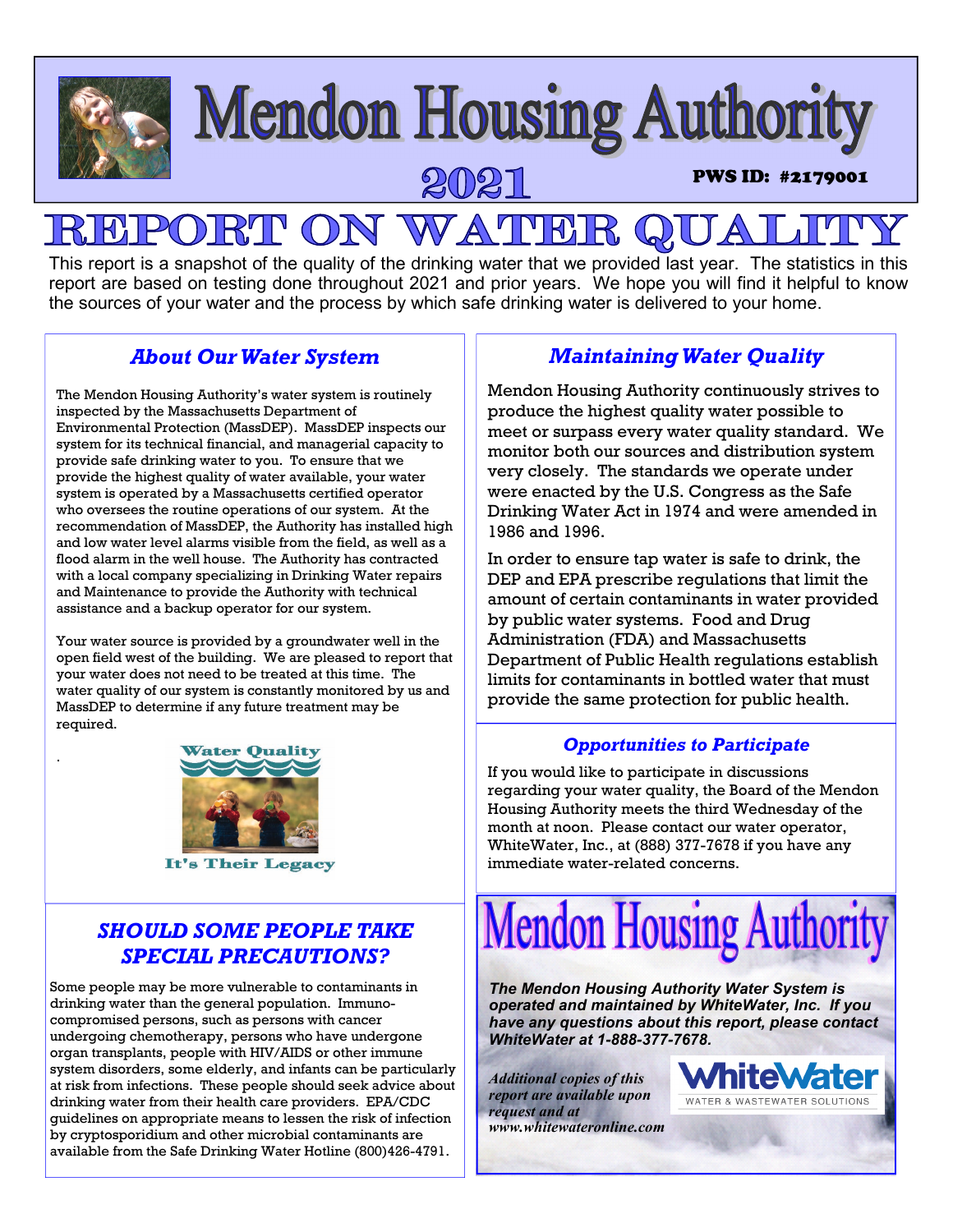### **DISTRIBUTION SYSTEM WATER QUALITY**

This report summarizes only those items detected during sampling - not all contaminants that are monitored.

| <b>Microbial Results</b>                                                                                                                                                                                                                                                                         |                             | <b>Highest #</b><br><b>Positive</b><br>in a Month | Total # Pos-<br>itive  | <b>MCL</b>  |                       | <b>MCLG</b> |                                                                | <b>Violation</b>                          | <b>Possible Source of Contamination</b> |
|--------------------------------------------------------------------------------------------------------------------------------------------------------------------------------------------------------------------------------------------------------------------------------------------------|-----------------------------|---------------------------------------------------|------------------------|-------------|-----------------------|-------------|----------------------------------------------------------------|-------------------------------------------|-----------------------------------------|
| <b>Total Coliform</b>                                                                                                                                                                                                                                                                            |                             | $\Omega$                                          | $\Omega$               |             |                       | $\Omega$    |                                                                | No.                                       | Naturally present in the environment    |
| E. Coli                                                                                                                                                                                                                                                                                          |                             | 0                                                 | $\Omega$               | $\star$     |                       | 0           | No                                                             |                                           | Human and animal fecal waste            |
| *Compliance with Fecal Coliform / E. Coli MCL is determined upon additional repeat testing.                                                                                                                                                                                                      |                             |                                                   |                        |             |                       |             |                                                                |                                           |                                         |
| Total Coliforms are bacteria that are naturally present in the environment and are used as an indicator that other, potentially harmful, waterborne pathogens may be present<br>or that a potential pathway exists through which contamination may enter the drinking water distribution system. |                             |                                                   |                        |             |                       |             |                                                                |                                           |                                         |
| <b>Lead &amp;</b><br><b>Copper</b>                                                                                                                                                                                                                                                               | Date(s)<br><b>Collected</b> | 90 <sup>th</sup><br>Percentile<br>of Sample       | <b>Action</b><br>Level | <b>MCLG</b> | # of Sites<br>sampled |             | # of<br><b>Sites</b><br><b>Above</b><br><b>Action</b><br>Level | <b>Exceeds</b><br><b>Action</b><br>Level? | <b>Possible Source of Contamination</b> |
| Lead (ppb)                                                                                                                                                                                                                                                                                       | 2020                        | 1.5                                               | 15                     | 0           | 5                     |             | 0                                                              | No                                        | Corrosion of household plumbing systems |
| Copper (ppm)                                                                                                                                                                                                                                                                                     |                             | 0.225                                             | 1.3                    | 1.3         |                       |             |                                                                | No                                        | Corrosion of household plumbing systems |

### **TESTING FOR LEAD**

If present, elevated levels of lead can cause serious health problems, especially for pregnant women and young children. Lead in drinking water is primarily from materials and components associated with service lines and home plumbing. **Mendon Housing Authority** is responsible for providing high quality drinking water, but cannot control the variety of materials used in plumbing components. When your water has been sitting for several hours, you can minimize the potential for lead exposure by flushing your tap for 30 seconds to 2 minutes before using water for drinking or cooking. If you are concerned about lead in your water, you may wish to have your water tested. Information on lead in drinking water, testing methods, and steps you can take to minimize exposure is available from the Safe Drinking Water Hotline or at http://www.epa.gov/safewater/lead.

**SOURCE WATER CHARACTERISTICS**

#### **Key to Tables**

- ppm Parts per million, corresponds to one penny in \$10,000
- ppb Parts per billion, corresponds to one penny in \$10,000,000
- ppt—Parts per trillion, corresponds to one penny in \$10 billion
- pCi/L Picocuries per liter (a measure of radioactivity)
- ND Not detected
- n/a not applicable
- RAA –Running annual average
- TT—Treatment technique

The sources of drinking water in the United States (both tap water and bottled water) include rivers, lakes, streams, ponds, reservoirs, springs, and wells. As water travels over the surface of the land or through the ground, it dissolves naturally occurring minerals, and in some cases, radioactive material, and can pick up substances resulting from the presence of animals or from human activity.

Contaminants that may be present in source water include:

- Microbial contaminants, such as viruses and bacteria, which may come from sewage treatment plants, septic systems, agricultural livestock operations, and wildlife.
- Inorganic contaminants, such as salts and metals, which can be naturally occurring or result from



- Pesticides and herbicides, which may come from a variety of sources such as agriculture, urban storm
	- water runoff, and residential uses.
	- Organic chemical contaminants, including synthetic and volatile organic chemicals, which are byproducts of industrial processes and petroleum

production. These contaminants can also come from gasoline storage, urban storm water runoff, and septic systems.

Radioactive contaminants, which can be naturally occurring or be the result of oil and gas production and mining activities.

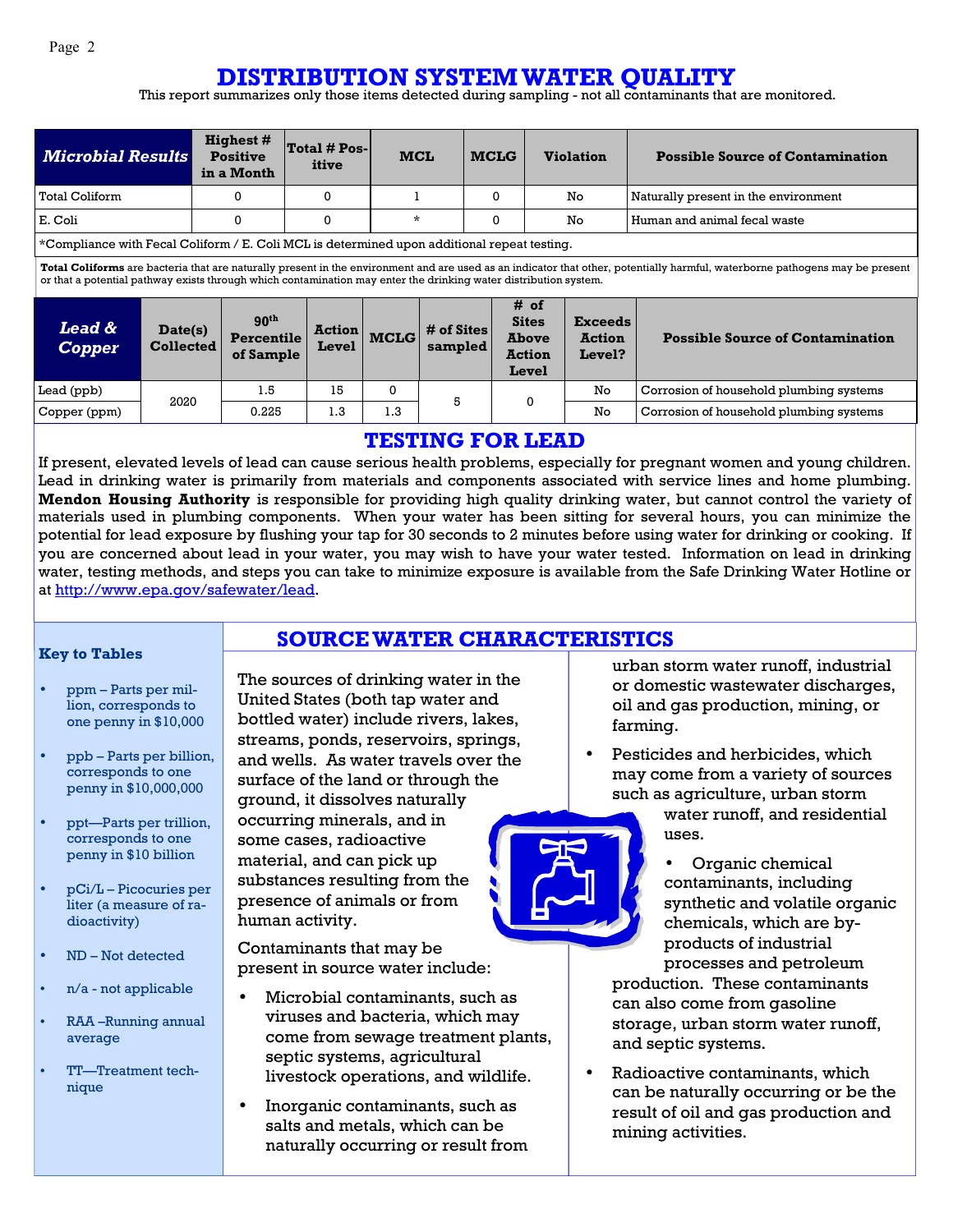# **SUMMARY OF FINISHED WATER CHARACTERISTICS**

| <b>Regulated</b><br><b>Contaminants</b>     | Date(s)<br><b>Collected</b> | <b>Highest</b><br><b>Detect</b><br><b>Value</b> | Range<br><b>Detected</b> | <b>MCL</b>   |                | <b>MCLG</b> Violation                    | <b>Possible Source of Contamination</b>                                                                                             |
|---------------------------------------------|-----------------------------|-------------------------------------------------|--------------------------|--------------|----------------|------------------------------------------|-------------------------------------------------------------------------------------------------------------------------------------|
| <b>Inorganic Contaminants</b>               |                             |                                                 |                          |              |                |                                          |                                                                                                                                     |
| Barium (ppm)                                | 6/15/2021                   | 0.012                                           | n/a                      | 2            | $\overline{a}$ | No                                       | Discharge of drilling wastes; discharge from metal re-<br>fineries; erosion of natural deposits                                     |
| Fluoride (ppm)                              | 6/12/2018                   | 0.2                                             | n/a                      | 4            | 4              | No                                       | Erosion of natural deposits; water additive which pro-<br>motes strong teeth; discharge from fertilizer and alumi-<br>num factories |
| Nitrate (ppm)                               | 6/15/2021                   | 0.058                                           | n/a                      | 10           | 10             | No                                       | Runoff from fertilizer use; leaching from septic tanks;<br>sewage; erosion of natural deposits                                      |
| Perchlorate (ppb)                           | 9/1/2016                    | 0.072                                           | n/a                      | $\mathbf{z}$ | n/a            | No                                       | Rocket propellants; fireworks, munitions, flares, blast-<br>ing agents                                                              |
| <b>Unregulated</b><br><b>Contaminants</b>   | Date(s)<br><b>Collected</b> | <b>Result or</b><br>Range<br><b>Detected</b>    | <b>Average</b>           | <b>SMCL</b>  |                | <b>ORSG or Health</b><br><b>Advisory</b> | <b>Possible Source of Contamination</b>                                                                                             |
| <b>Inorganic Contaminants</b>               |                             |                                                 |                          |              |                |                                          |                                                                                                                                     |
| Sodium (ppm)                                | 6/15/2021                   | 12                                              | n/a                      |              |                | 20                                       | Natural sources; runoff from use as salt on roadways;<br>by-product of treatment process.                                           |
| Sulfate (ppm)                               | 8/6/2019                    | $12 - 13$                                       | 12.5                     | 250          |                |                                          | Natural sources                                                                                                                     |
| <b>Volatile Organic Contaminants</b>        |                             |                                                 |                          |              |                |                                          |                                                                                                                                     |
| MTBE - Methyl Tertiary<br>Butyl Ether (ppb) | 6/12/2018                   | 0.61                                            | n/a                      | $20 - 40$    |                | 70                                       | Fuel additive; leaks and spills from gasoline storage<br>tanks                                                                      |

**Sodium** is a naturally-occurring common element found in soil and water. It is necessary for the normal functioning of regulating fluids in human systems. Some people, however, have difficulty regulating fluid volume as a result of several diseases, including congestive heart failure and hypertension. The guideline of 20 mg/L for sodium represents a level in water that physicians and sodium sensitive individuals should be aware of in cases where sodium exposures are being carefully controlled. For additional information, contact your health care provider, your local board of health or the New Hampshire Department of Environmental Services at (603) 271-3503.

| Secondary<br><b>Contaminants</b> | Date(s)<br><b>Collected</b> | <b>Result or</b><br>Range | Average | <b>SMCL</b> | <b>ORSG or Health</b><br><b>Advisory</b> | <b>Possible Source of Contamination</b>                          |
|----------------------------------|-----------------------------|---------------------------|---------|-------------|------------------------------------------|------------------------------------------------------------------|
| Iron (ppb)                       | 6/15/2021                   | 260                       | n/a     | 300         |                                          | Naturally occurring, corrosion of cast iron pipes                |
| Manganese (ppb)                  | 6/15/2021                   | 103                       | n/a     | 50          | 300                                      | Erosion of natural deposits, leaching from plumbing<br>materials |

\*US EPA and MassDEP have established health advisory levels for manganese to protect against concerns of potential neurological effects.

#### **SOME TERMS DEFINED**

**Action Level (AL):** *The concentration of a contaminant which, if exceeded, triggers a treatment or other requirement which a water system must follow.* 

**Level 1 Assessment:** *A Level 1 Assessment is a study of the water system to identify potential problems and determine (if possible) why total coliform bacteria have been found in the water system.* 

**Maximum Contaminant Level Goal (MCLG):** *The level of a contaminant in drinking water below which there is no known or expected risk to health. MCLG's allow for a margin of safety* 

**Maximum Contaminant Level (MCL):** *The highest level of a contaminant that is allowed in drinking water. MCL's are set as close to the MCLG's as feasible using the best available treatment technology.* 

**Secondary Maximum Contaminant Level (SMCL):** *These standards are developed to protect the aesthetic qualities of drinking water and are not health based.* 

**Massachusetts Office of Research and Standards Guideline (ORSG):** *This is the concentration of a chemical in drinking water, at or below which, adverse, non-cancer health effects are likely to occur after chronic (lifetime) exposure. If exceeded, it serves as an indicator of the potential need for further action.* 

**Total Coliform:** *A bacteria that indicates other potentially harmful bacteria may be present.* 

**Unregulated Contaminants:** *Unregulated contaminants are those for which EPA has not established drinking water standards. The purpose of unregulated contaminant monitoring is to assist EPA in determining their occurrence in drinking water and whether future regulation is warranted.* 

**90th Percentile:** *Out of every 10 homes, 9 were at or below this level.*